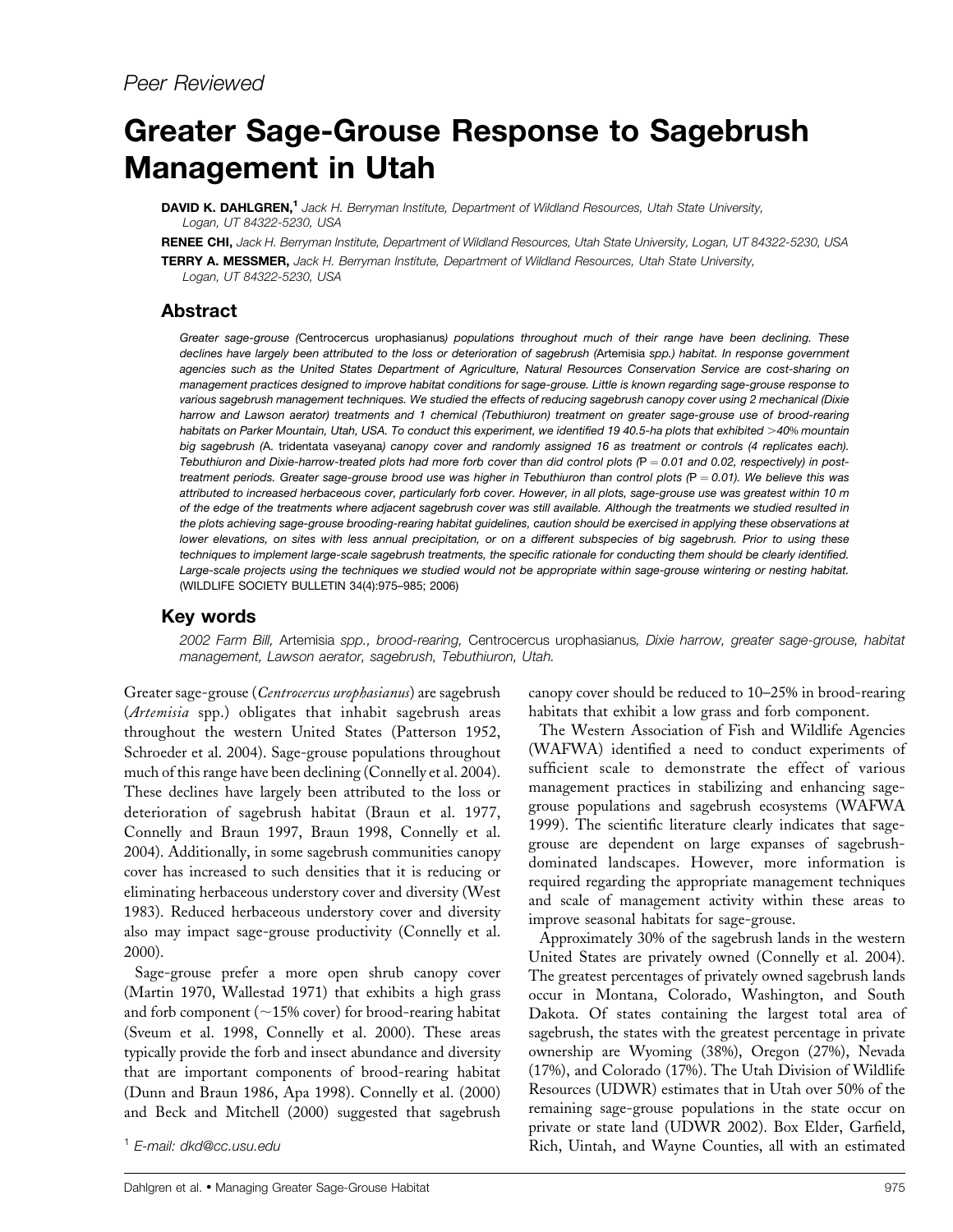.500 breeding sage-grouse (Beck et al. 2003), have portions of their populations that rely on nonfederal land for at least a part of their life cycle, along with many smaller populations throughout Utah.

The United States Department of Agriculture (USDA) Natural Resources Conservation Service (NRCS) has placed a high priority on encouraging conservation practices on private lands, and other nonfederal lands, to benefit at-risk species like sage-grouse. Passage of the Farm Security and Rural Investment Act of 2002, commonly referred to as the Farm Bill, authorized programs such as the Wildlife Habitat Incentives Program (WHIP) to provide cost-share to landowners to implement conservation practices to improve wildlife habitat. With increased application of conservation practices designed to benefit wildlife on private land, there is a need for better information regarding the effects of specific conservation practices and technologies on at-risk species.

The purpose of this study was to assess the effects of 1 chemical and 2 mechanical treatments conducted to reduce mountain big sagebrush (A. tridentata vaseyana) canopy cover on sage-grouse use of historical brood-rearing habitat. The removal of sagebrush to increase herbaceous cover has been a common practice used to increase livestock forage (Connelly et al. 2004), but little scientific research exists regarding the effectiveness of chemical and mechanical treatments on high-elevation sagebrush communities to improve sage-grouse habitat.

## Study Area

This study was conducted on Parker Mountain located in Garfield, Sevier, Piute, and Wayne counties of Utah (Fig. 1). The area consisted of  $\sim$ 107,478 hectares, of which 21,685 ha (20%) were managed by the United States Forest Service (USFS), 36,398 ha (34%) by Bureau of Land Management (BLM), 43,863 ha (41%) by Utah School and Institutional Trust Lands Administration (SITLA), and 5,532 ha (5%) by private landowners. Parker Mountain was a unique high-elevation sagebrush-dominated plateau at the southern edge of greater sage-grouse range. It was one of the few areas remaining in Utah with relatively stable numbers (the breeding population of sage-grouse exhibited a moving average of  $>500$  from 1996 to 2000) of greater sage-grouse and contained some of the largest contiguous tracts of sagebrush in the state (Beck et al. 2003).

The predominant land use on Parker Mountain was domestic livestock grazing. Sheep and cattle were grazed in 5 allotments. The Parker Mountain Block allotment contained 10 pastures, of which one was deferred grazing each year until September, excepting the lowest-elevation pasture (Cyclone Knoll Co-op). Stocking densities were 1.46 ha per animal unit month (Ron Torgerson, SITLA Biologist, personal communication). Livestock grazing was initiated on the 3 lowest-elevation pastures in June. As vegetation in these pastures desiccated, livestock were sequentially herded into the 7 higher-elevation pastures. In addition to livestock, a large herd of pronghorn (Antilocarpa americana) grazed the mountain continuously. Parker Mountain also provided hunting opportunities, off-highway-vehicle use, camping, and other recreational activities.

Three mid-elevation pastures (2,700–2,900 m) were used by sage-grouse during late brood-rearing activities, with limited nesting and early brood-rearing use (Chi 2004). These pastures received on average 40–51 cm of precipitation annually. Most of this precipitation came in the winter in the form of snow and late-summer monsoons. During 2001–2002 precipitation was 60% below normal, with most of this occurring in late autumn.

We selected Parker Lake Pasture (PLP) to conduct this study because it constituted important sage-grouse broodrearing areas and exhibited poor understory vegetation cover and diversity (Chi 2004). The poor vegetation diversity was believed to be impacting sage-grouse chick survival (L. Bogedahl, Division of Wildlife Resources, personal communication). We selected this pasture because grazing could be partially deferred for 2 growing seasons posttreatment without causing a major impact on livestock producers. Cattle moved through the pasture on their own throughout September to lower elevations in the autumn of 2002 and 2003. In 2004 grazing took place within PLP July to September.

The PLP contained lower-lying draws that were dominated by mountain big sagebrush with some silver sagebrush (A. cana) in the more mesic bottoms. Hillsides and tops were dominated by black sagebrush  $(A. nova)$ . Common forb species included cinquefoil (Potentilla spp.), phlox (Phlox spp.), dandelion (Taraxacum spp.), lupine (Lupinus spp.), daisy (Erigeron spp.), penstemon (Penstemon spp.), and milkvetch (Astragalus spp.). Common grass species included wheatgrass (Agropyron spp.), bluegrass (Poa spp.), grama grass (Bouteloua spp.), squirreltail grass (Hordeum spp.), and June grass (Koeleria spp.). Additionally, dry land sedge (Carex siccata) was common in PLP. Elevation decreased gradually from north to south within PLP; however, vegetation was similar throughout.



Figure 1. Parker Mountain study area and Parker Lake Pasture plots, Utah, USA, 2004.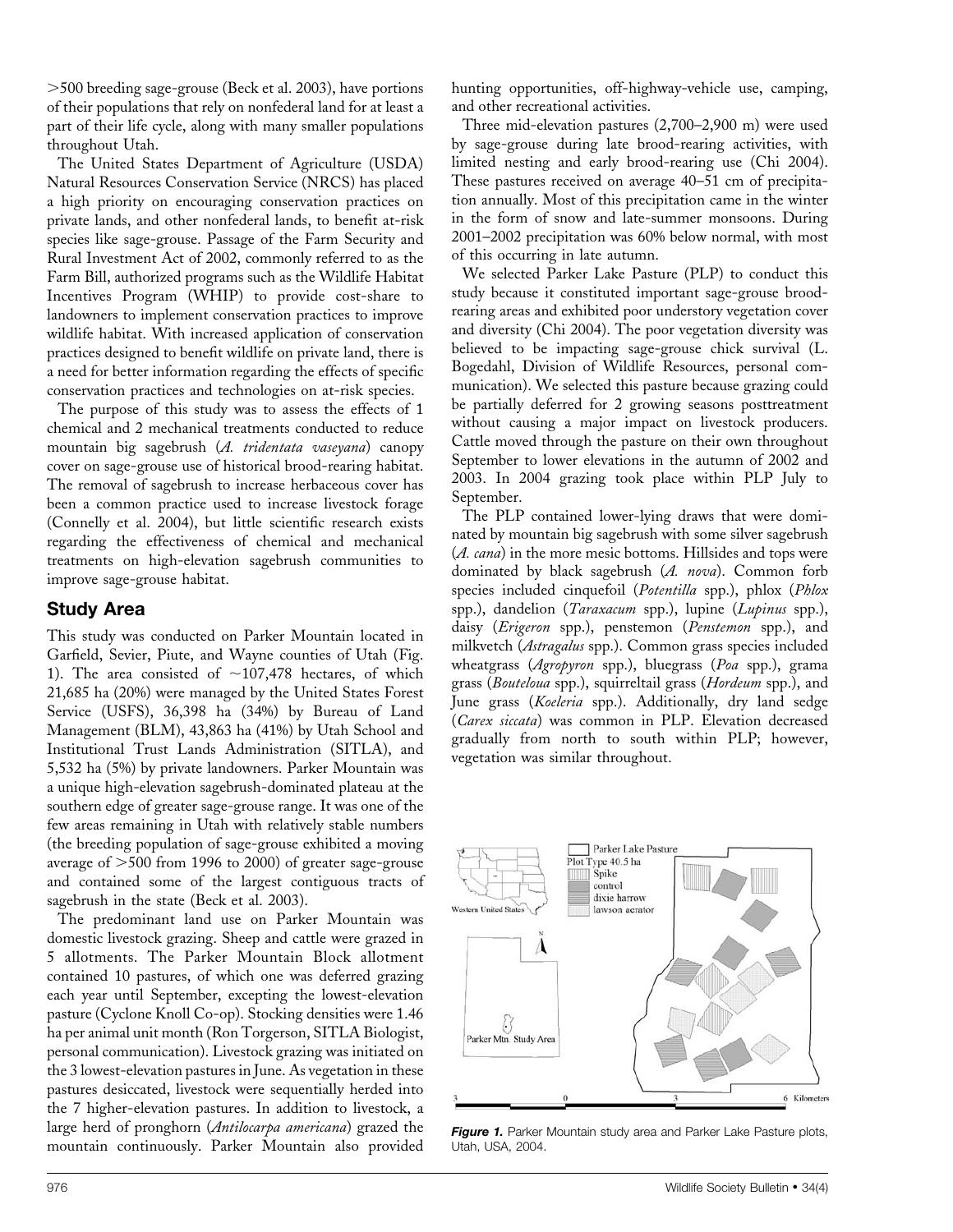

Figure 2. Photo of Dixie harrow courtesy of United States Department of Interior Bureau of Land Management, Richfield, Utah, USA.

## Methods

### Vegetation Treatments

We worked with NRCS personnel to prepare a WHIP proposal to obtain the funding to conduct brush treatments. After the proposal was approved, we identified 19 40.5-ha plots that exhibited approximately 40% canopy cover within mountain big sagebrush stands and limited herbaceous understory. We estimated plot shrub canopy cover using recent fixed-wing aerial photography (1-m resolution) of the study area. From these 19 plots, we randomly selected 16 for the study (Fig. 1). We randomly assigned the plots to mechanical treatment (Dixie harrow or Lawson aerator), chemical treatment (Tebuthiuron/Spike 20P, N-(5-(1,1 dimethylethyl)-(5-<sup>14</sup>C)-1,3,4-thiadiazol-2-yl)-N,N'-dimethylurea; Dow AgroSciences, Indianapolis, Indiana), or no treatment for the controls (4 replicates each).

The Dixie harrow is a spike-toothed pipe harrow that is pulled behind a large tractor (Fig. 2). The teeth of the harrow are at alternating angles, which causes it to grab and rip the sagebrush out of the ground leaving scarified bare soil. We applied a 2-way treatment. We seeded (broadcast) Dixie-harrow plots with a seed mixture provided by the DWR. However, the seed mixture failed to germinate posttreatment because of an extended drought in 2001 and 2002. This was further verified by the fact that none of the species seeded were found in the vegetation transects or other areas within the treatment during subsequent sampling activities. The Lawson aerator is a large drum aerator that is pulled behind a tractor (Fig. 3). The Lawson aerator has a crushing effect on the sagebrush. This crushing effect leaves some sagebrush plants or partial plants alive. No seeding took place with Lawson-aerator treatment.

Each plot consisted of a mix of mountain big sagebrush in the lower-lying draws and black sagebrush on the hill sides. We were only interested in treating mountain big sagebrush stands within these plots, which exceeded guidelines for brood-rearing shrub canopy cover (Connelly et al. 2000). We randomly placed 5 permanent 20-m vegetation transects

within each plot. We divided plots into 100 0.41-ha squares and placed transects at a random direction at the center of each randomly chosen square in mountain big sagebrush only. We conducted pretreatment vegetation sampling for grass and forb cover within Dixie-harrow and Lawsonaerator treatments and controls in July 2000 and August 2001, while only in July 2000 for Tebuthiuron. We conducted pretreatment shrub canopy cover sampling in August 2001 in mechanical treatment and control plots and July 2000 in the Tebuthiuron and control plots.

We flagged the plots to ensure accuracy during treatment. We conducted the mechanical treatments in the autumn of 2001. We treated a total of 44 ha and 51 ha of mountain big sagebrush in Dixie-harrow and Lawson-aerator plots, respectively, which resulted in treatment of  $\sim$ 30% of each plot. We applied Tebuthiuron aerially in pellet form in the autumn of 2000. Because Tebuthiuron resulted in partial kill of sagebrush and the herbicide pellets were applied over the entire plot, we were not able to determine the exact percentage of sagebrush treated within each plot.

We directed contractors who did the mechanical brush treatments to conduct a mosaic pattern within flagged areas (mountain big sagebrush stands within the plots) but did not give them actual locations of vegetation transects. Thus, for Dixie-harrow and Lawson-aerator plots, post-treatment vegetation sampling included treated, untreated, and partially treated transects. We entirely covered Tebuthiuron plots with the herbicide. We conducted post-treatment vegetation sampling for all plot types in June and July of 2002, 2003, and 2004. We sampled June and July each year to determine vegetation characteristics during early and late brood-rearing.

For control and Tebuthiuron plots in 2000, we measured shrub canopy at each meter along the 20-m transect by recording whether shrub canopy occurred at 5 heights (0– 20, 21–40, 41–60, 61–80, 81–100 cm) at each meter. This gave a proportion out of 100 heights of where shrub canopy occurred. We realized this was an unreliable method for shrub canopy after 2000. This only affected Tebuthiuron plots and was our only measure of pretreatment shrub



Figure 3. Photo of Lawson aerator courtesy of Utah Division of Wildlife Resources, Salt Lake City, USA.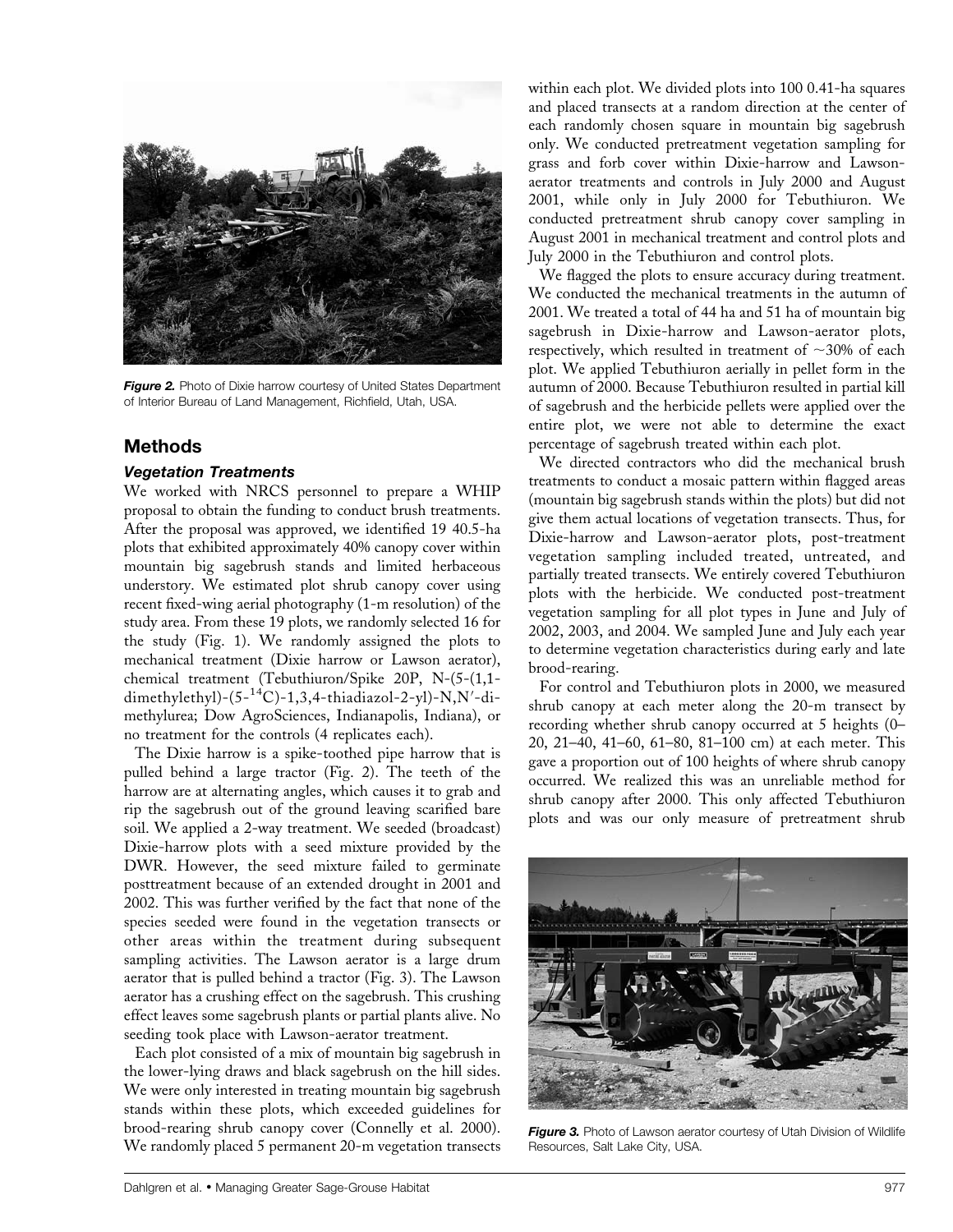canopy cover within Tebuthiuron plots and control during 2000. For all plots from 2001 to 2004 (all mechanical treatment, control, and post-treatment Tebuthiuron data) we measured shrub canopy using the line-intercept method (Canfield 1941). We used a variation of the point-intercept method to measure ground cover, including herbaceous cover for all sampling (Levy and Madden 1933). This variation consisted of using a pole with a nail point that was lowered to the soil surface at each meter along the 20-m transects. As the pole was lowered, we recorded which ground cover the point touched: bare ground, rock, litter, grass, or forb. Additionally, during posttreatment years (2001–2004), we used Daubenmire frames as a second method for sampling ground cover (Daubenmire 1959). We placed frames at 4-m intervals along each 20-m transect and estimated percent cover for grasses and forbs, bare ground, rock, and litter.

Parker Lake Pasture was part of the rotation grazing regime managed by SITLA. Regular grazing regimes were followed in 2000 and 2001. Livestock grazing was deferred in PLP during 2002 and 2003. Regular grazing regimes were reinstated in 2004.

## Sage-Grouse Use

To determine sage-grouse use, we surveyed all the study plots in August 2003 and 2004 for the presence of sagegrouse pellets. We used a stratified-random design each year, divided each plot into thirds, and placed a transect in each third. Each transect was 636 m (across the entire plot); we placed each transect at right angles to one plot boundary so that each transect paralleled the opposite plot boundary. We slowly walked the transects and recorded pellet type (regular pellet or cecal), number of pellets or cecal droppings per cluster, distance of pellet cluster to centerline (m), estimated distance of cluster to edge of vegetation type (m), and vegetation type where we found the pellet clusters. We determined edge by a change in species of dominant shrub, or abrupt change like edge of a treated area or road. For Tebuthiuron plots we determined edge by the same criteria unless an area was closer that was considered completely treated (i.e., sagebrush plants adjacent to each other with complete defoliation). Roost piles equaled one cluster occurrence. In July 2002 we conducted a preliminary pellet persistence study. We took 10 fresh (within the hour) sagegrouse pellets and placed them in one cluster within mountain big sagebrush in a Tebuthiuron plot and reassessed them in May 2003.

We conducted bird-dog surveys, to assess sage-grouse use in general and brood use specifically, in mid to late July and early August of both 2003 and 2004. We surveyed each plot twice annually. The handler walked 4 general transects creating an ''S''-shaped pattern through each plot, and the pointing dog covered the entire plot by quartering in front. It took  $\sim$ 1.5 hours to cover the entire plot with one dog. Both sampling times in 2003 were completed by 1 of 2 dogs. In 2004 we completed the first survey using the same 2 dogs, while we conducted the second using 16 dogs, each covering an entire plot during the same time period. We conducted this bird-dog survey in one morning from 0800–0930 hours. We did this to assess the risk of double-sampling, especially where plots were located in such close proximity (Fig. 1). Utah Chukar and Wildlife Foundation members volunteered their time and most experienced dogs for the second 2004 survey.

We classified grouse flushed during the surveys as chick, hen, male, or unknown. We counted broods as a hen with any number of chicks. If  $>1$  hen flushed with multiple chicks, the number of broods equaled the number of hens. The survey effort was similar for all plots. The research protocols used in this study were reviewed and approved by Utah State University Institutional Animal Care and Use Committee (Approval # 942).

## Data Analyses

Because of different treatment implementation schedules, we analyzed mechanical and Tebuthiuron data separately. We analyzed percent shrub, grass, and forb cover using a Before and After Control Impact (BACI) design to determine treatment effect (Smith 2002). The BACI design can be used to assess the impact of change on the environment when before and after conditions are known. We implemented the analyses using the MIXED procedure (SAS Institute, Cary, North Carolina, USA). We used combined means over pretreatment (before) and posttreatment (after) periods. Temporal changes in control plots provide a reference for the treatments. We compared the change in treatment means from before to after periods to the change in control means; thus, treatment effects are measured as deviations from control in vegetation response within treatment plots over time. When the treatment before–after interactions differed  $(P \leq 0.05)$  for the mechanical analysis, we compared changes in before and after means between treatments and treatments to control using pair-wise comparisons due to 3 treatment levels (Dixie harrow, Lawson aerator, and control). For the Tebuthiuron analysis, there were 2 treatment levels (Tebuthiuron and control), and pair-wise comparisons were not needed when before–after interactions occurred. We largely ignored significant period interactions because our interest was in treatment effect, not period.

For pellet counts, we calculated cluster densities and probability of detection by treatment type using program DISTANCE (Buckland et al. 2001). We compared cluster densities and probabilities of detection among treatments and between treatment and control using 2-sample z-tests. We graphed distance-to-edge pellet data in a histogram format for pellets found in untreated mountain big sagebrush or within treated mountain big sagebrush for each treatment type and control. We analyzed bird-dog survey data for year and treatment type effect for total sagegrouse and total broods flushed using an analysis of variance of a 2-way factorial in a split-plot in time design, where plot was the whole-plot unit, treatment was the whole-plot factor, repeated measurements on each plot were the subplot units, and year was the subplot factor. We made computations using the MIXED procedure (SAS Institute Inc. 2002–2003). We square-root transformed each variable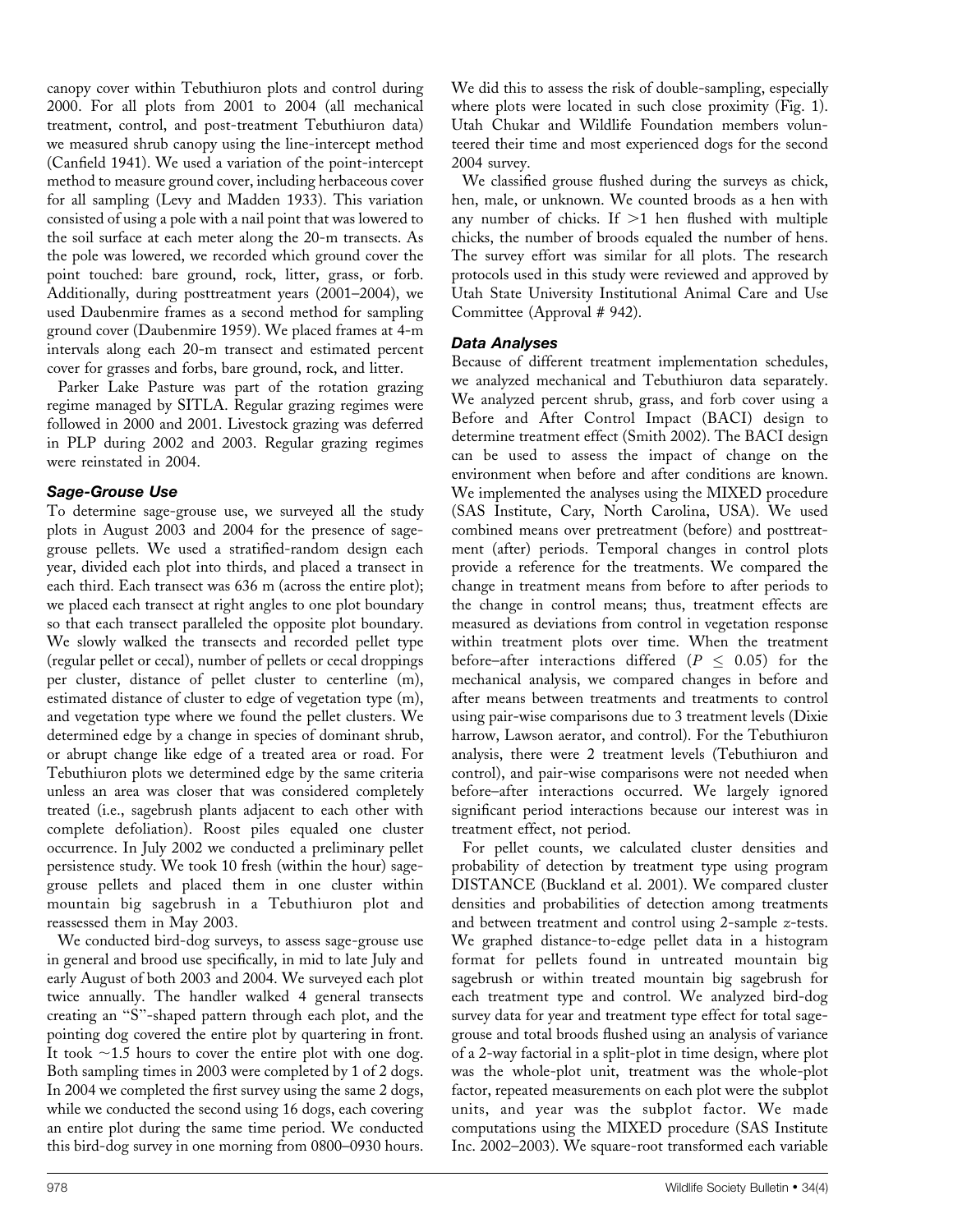Table 1. Mean percent shrub, grass, and forb canopy cover before and after mechanical treatment, Parker Mountain, Utah, USA, 2000-2004.

|                                   |                      | Shrub cover       |                      |                   | <b>Grass cover</b> |                   |                     |                   | <b>Forb cover</b> |                              |                    |                   |  |
|-----------------------------------|----------------------|-------------------|----------------------|-------------------|--------------------|-------------------|---------------------|-------------------|-------------------|------------------------------|--------------------|-------------------|--|
|                                   |                      | <b>Before</b>     |                      | After             |                    | <b>Before</b>     |                     | After             |                   | <b>Before</b>                |                    | After             |  |
| <b>Treatment</b>                  | $\bar{x}$            | <b>SE</b>         | $\bar{x}$            | <b>SE</b>         | $\bar{x}$          | <b>SE</b>         | $\bar{x}$           | SE                | $\bar{x}$         | <b>SE</b>                    | $\bar{x}$          | <b>SE</b>         |  |
| Control<br><b>Dixie</b><br>Lawson | 39.1<br>38.2<br>38.9 | 2.9<br>2.9<br>2.9 | 31.8<br>18.8<br>14.6 | 2.5<br>2.5<br>2.5 | 9.5<br>12.6<br>8.4 | 1.9<br>1.9<br>1.9 | 8.4<br>14.5<br>10.4 | 1.6<br>1.6<br>1.6 | 6.8<br>7.6<br>7.9 | 1.6<br>$\overline{6}$<br>6.1 | 7.8<br>10.7<br>8.1 | 1.4<br>1.4<br>1.4 |  |

prior to analysis to better meet assumptions of normality and homogeneity-of-variance. We then used pair-wise comparisons to compare treatments to each other and control.

To help explain sage-grouse use patterns, we used 2003 and 2004 Daubenmire forb cover data to compare overall forb abundance and dandelion cover specifically among plots. Common dandelion (Taraxacom officinale) was one of the most abundant forbs found in our sampling and is one of the most important summer food items for sage-grouse (Klebenow and Gray 1968, Peterson 1970, Drut et al. 1994). Because of this we analyzed dandelion cover separately. We used the MIXED procedure to assess treatment and period effects on forb abundance and dandelion cover using an analysis of variance of a 2-way factorial in a split-plot in time design, where plot was the whole-plot unit, treatment was the whole-plot factor, repeated measurements on each plot were the subplot units, and period was the subplot factor. We log-transformed dandelion cover data to better meet assumptions of normality and homogeneity-of-variance. We set the significance level for all above tests at 0.05.

## Results

#### Vegetation Response

Pre- and posttreatment grass, forb, and shrub canopy cover differed (Table 1). Posttreatment percent grass cover did not differ among treatments and control ( $F = 2.94$ ,  $P = 0.10$ ; Fig. 4). Forb cover exhibited a before–after treatment effect  $(F = 5.58, P = 0.03; Fig. 5)$ . Our comparisons indicated that forb cover in the Dixie-harrow plots was higher than control and Lawson-aerator ( $t = -2.41$ ,  $P = 0.02$ , and  $t = 3.26$ ,  $P =$  $<$ 0.01, respectively). Forb cover in the Lawson-aerator plots



Figure 4. Grass cover response to mechanical treatment, Parker Mountain, Utah, USA, 2000–2004.

did not differ from control plots ( $t = 0.90$ ,  $P = 0.37$ ). Posttreatment shrub cover differed by plots ( $F = 5.42$ ,  $P =$ 0.03; Fig. 6). The Dixie-harrow and Lawson-aerator plots had similar shrub cover ( $t = 0.92$ ,  $P = 0.37$ ) but less than the controls ( $t = 2.28$ ,  $P = 0.03$ , and  $t = 3.20$ ,  $P < 0.01$ , respectively).

Tebuthiuron and control plot pre- and posttreatment forb and shrub canopy cover differed (Table 2). However, grass cover did not differ in response to treatment by before–after  $(F = 1.03, P = 0.35; Fig. 7)$ . Forb cover increased on the Tebuthiuron plots in response to the treatment  $(F = 15.91,$  $P = 0.01$ ; Fig. 8). Shrub cover showed no statistical evidence of response to treatment by before–after ( $F = 1.00$ ,  $P = 0.36$ ; Fig. 9).

## Sage-Grouse Response

We detected sage-grouse pellets throughout the plots, which, along with large areas of mountain big and black sagebrush, consisted of small inclusions of silver sagebrush and aspen habitat. However, we analyzed only pellet-count data recorded in black and mountain big sagebrush in treatment and control areas due to low sample sizes found in the other vegetation types. Most of the pellets found in black sagebrush were roost piles.

We found more pellet clusters in Tebuthiuron than Lawson-aerator, Dixie-harrow, or control plots (Table 3). Cluster densities for the Lawson-aerator and Dixie-harrow treatment pellet counts were higher but did not differ statistically from control (Table 3). The probability of detecting pellets differed statistically but was very similar  $(\sim 25-31\%)$  for all plots (Table 3). For the pellet-persistence preliminary study, in May 2003 only 3 of the 10 original



Figure 5. Forb cover response to mechanical treatment, Parker Mountain, Utah, USA, 2000–2004.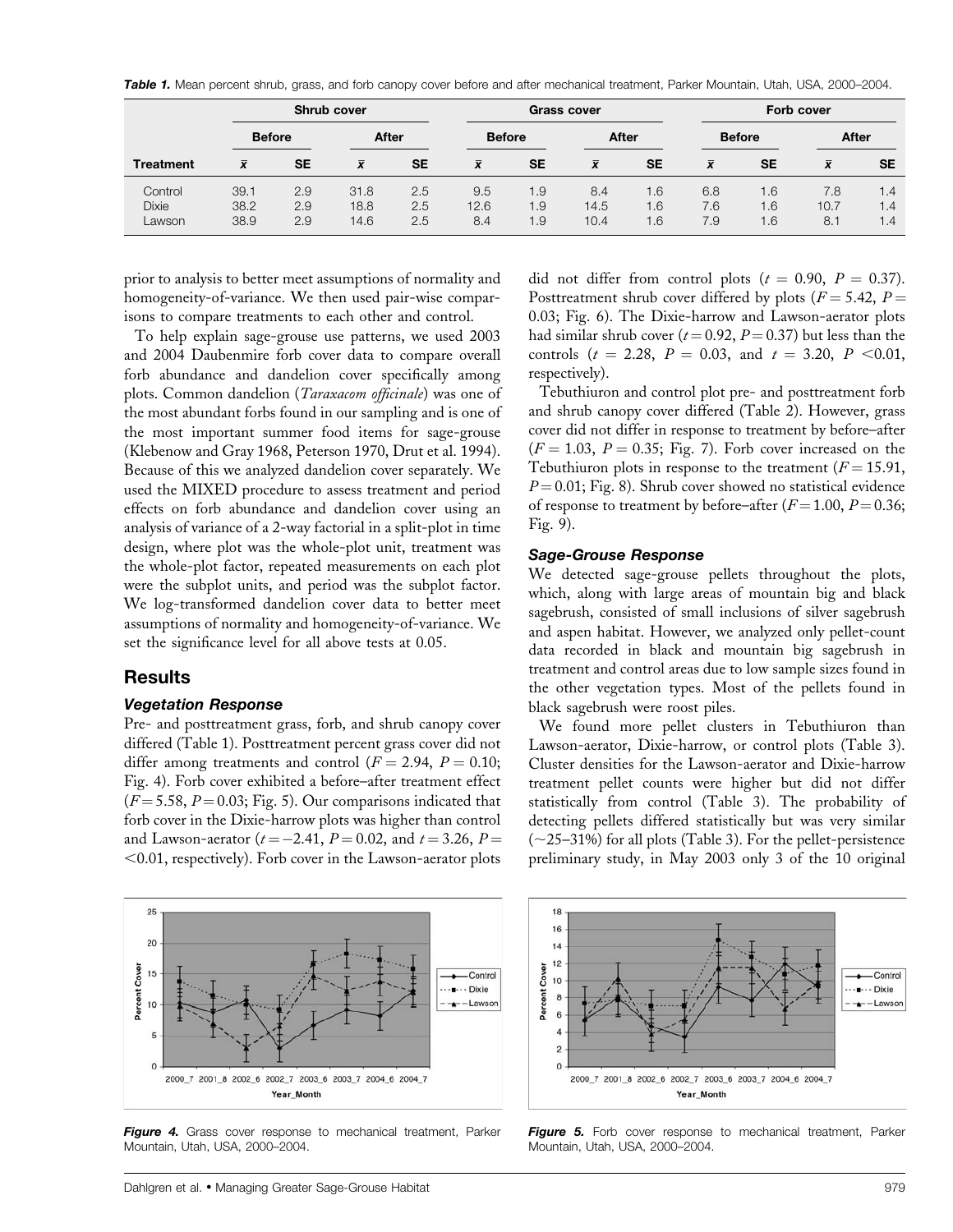

Figure 6. Shrub cover response to mechanical treatment, Parker Mountain, Utah, USA, 2001–2004.

pellets remained and were a dull gray color and losing structural integrity.

For distance-to-edge data, pellet frequency in the treated and untreated sagebrush areas of the Dixie-harrow plots drop off markedly between  $\sim$  20 and 30 m. We detected pellet clusters in Lawson-aerator-treated areas out to 80 m, and we detected no marked drop-off. In the untreated sagebrush within Lawson-aerator plots, we did detect a drop-off between  $\sim$ 30 and 40 m. Pellet frequency in treated sagebrush in the Tebuthiuron plots declined slightly between  $\sim$ 40 and 50 m. In the sagebrush areas where we visually observed no treatment effect in Tebuthiuron plots, pellet frequency dropped off between  $\sim$ 20 and 30 m. This was similar to all of the untreated sagebrush areas within the treatment plots. In the control areas, we found most sagegrouse pellet clusters within 30 m of edges.

The number of grouse counted during bird-dog surveys reflected a treatment effect both for total grouse and broods  $(F = 5.52, P = 0.01; F = 11.20, P < 0.01$ , respectively). We counted more grouse in the Tebuthiuron than mechanical treatment or control plots (Table 4). Total numbers of flushed grouse in general and broods specifically in all treatments were higher than control, though only Tebuthiuron plots differed statistically from control (Table 4). We observed year effects for brood counts (Table 4). More broods were flushed in 2004 ( $F = 6.72$ ,  $P = 0.02$ ) than 2003. Total grouse counted did not differ by year ( $F = 0.49$ ,  $P =$ 0.50). We averaged 3.29, 4.54, 10.50, and 0.50 grouse flushed per hour for Dixie-harrow, Lawson-aerator, Tebuthiuron, and control plots, respectively, for combined years.

For the bird-dog surveys of plots done on multiple days in 2004, we counted 120 sage-grouse. For the surveys done within the same day and time period in 2004, we counted 121 sage-grouse. Hence, we assume double-sampling did not take place while conducting bird-dog surveys on multiple days.

For total forb cover abundance in 2003 and 2004 Daubenmire data did not differ ( $F = 1.99$ ,  $P = 0.17$ ). Dandelion cover had a moderate ( $F = 2.60$ ,  $P = 0.10$ ) treatment effect with the highest percent cover in Tebuthiuron plots, though it did not meet the required alpha level  $(P = 0.05)$ .

## **Discussion**

#### Vegetation Response

Connelly et al. (2000) recommended maintaining a shrub canopy of 10–25% for brood-rearing areas. On our study area, mountain big sagebrush had become dense stands  $(\sim 40\%$  shrub cover), with limited understory vegetation. Based on our random transects, shrub canopy results indicate that areas of mountain big sagebrush within treatment plots on average achieved sagebrush canopy guidelines for sage-grouse brood-rearing habitat (Connelly et al. 2000). However, the magnitude of the reduction was less evident in the Tebuthiuron plots. We believe this could be attributed to the gradual, partial, and discontinuous sagebrush kill achieved by the low levels of Tebuthiuron we used (Clary et al. 1985). Additionally, our method of measurement changed in pretreatment to posttreatment periods, which likely impacted the analysis.

The amount of forb cover may be just as important for sage-grouse broods as shrub cover (Klebenow and Gray 1968, Drut et al. 1994, Connelly et al. 2000). The Tebuthiuron and Dixie-harrow treatments we studied increased forb cover to within the recommended guidelines provided by Connelly et al. (2000). None of the treatments showed a significant response for grass cover. We believe this could have been related to the grazing regimes and drought that followed in posttreatment years. During 2002 and 2003 PLP gates were opened in September as the cattle from higher-elevation pastures moved through PLP to lower-elevation pastures. Normal grazing regimes did not resume in PLP until July 2004, which could only have impacted the last sampling period. In addition, we frequently observed pronghorn herds and lagomorphs grazing within treatment areas prior to initiation of livestock grazing and sampling times may have impacted grass response (Chi et al. 2003).

Based on the before-to-after treatment comparisons, the Lawson aerator was less effective 2 years posttreatment at increasing herbaceous cover. We believe this is an artifact of the rocky, shallow soils found within our study plots.

Table 2. Mean percent shrub, grass, and forb canopy cover before and after Tebuthiuron treatment, Parker Mountain, Utah, USA, 2000-2004.

|                        | <b>Shrub cover</b> |            |              |            |               | <b>Grass cover</b> |             |                         |               | <b>Forb cover</b> |             |            |  |
|------------------------|--------------------|------------|--------------|------------|---------------|--------------------|-------------|-------------------------|---------------|-------------------|-------------|------------|--|
| <b>Before</b>          |                    | After      |              |            | <b>Before</b> |                    | After       |                         | <b>Before</b> |                   | After       |            |  |
| <b>Treatment</b>       | $\bar{x}$          | <b>SE</b>  | $\bar{x}$    | <b>SE</b>  | $\bar{x}$     | <b>SE</b>          | $\bar{x}$   | <b>SE</b>               | $\bar{x}$     | <b>SE</b>         | $\bar{x}$   | <b>SE</b>  |  |
| Control<br>Tebuthiuron | 37.5<br>31.0       | 2.8<br>2.8 | 31.8<br>20.2 | 2.5<br>2.5 | 10.3<br>9.5   | 2.2<br>2.2         | 8.4<br>10.4 | I.O<br>$\overline{0}$ . | 5.5<br>4.0    | .2<br>.2          | 7.8<br>12.0 | 0.6<br>0.6 |  |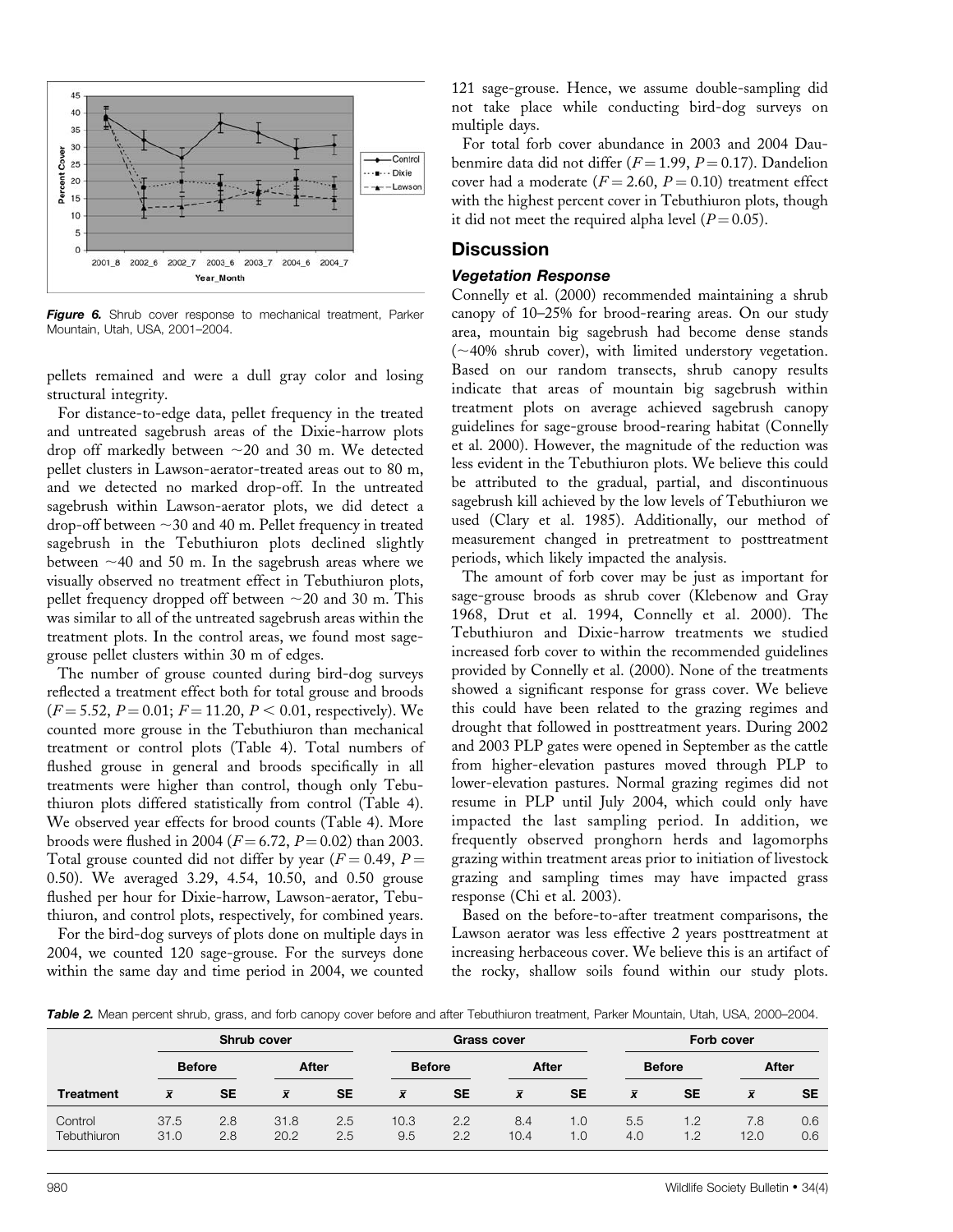

Figure 7. Grass cover response to Tebuthiuron treatment, Parker Mountain, Utah, USA, 2000–2004.



Figure 8. Forb cover response to Tebuthiuron treatment, Parker Mountain, Utah, USA, 2000–2004.

Although the Lawson aerator was effective at decreasing shrub canopy, because of the terrain it did not achieve the same level of disturbance within treated areas of the plots. In essence, the drum aerator bounced across the rocky soil, thus impeding full treatment. Without full treatment, not enough soil disturbance may have taken place, and sagebrush seedlings and other plants could have remained to compete with herbaceous plants, impeding response. The equipment also was damaged during the treatment because of the large rocks encountered.

We broadcast the seed mixture in the Dixie-harrow plots following the second treatment by the harrow. By broadcasting, the seed was most likely ineffective at penetrating the soil surface. This, combined with severe drought during the first growing season posttreatment (2002), may have caused germination failure of the seed mixture.

#### Sage-Grouse Response

Based on bird-dog surveys and pellet counts, sage-grouse in general, and broods specifically, preferred the Tebuthiuron plots. Bird-dog surveys were useful, in addition to pellet counts because we were able to classify most birds as chick or adult and sex most adults. Although we were not able to collect pretreatment data, the fact that the plots were randomly assigned as treatment or control and replicated validates these findings. Additionally, results from pellet counts and bird-dog surveys had very similar patterns (Tables 3,4).

Although detection probabilities for pellet-count surveys differed between treatment types, the differences were negligible. We had anticipated that the control and Tebuthiuron plots would have lower probabilities of detection because of more intact shrub canopies. Detection probability was only slightly lower because we saw most pellets within 1 or 2 m of the transect centerline for all treatment types.

Sage-grouse pellet persistence may be a source of bias for pellet data by causing a cumulative, rather than incremental, count. Additionally, season of use may be questioned with persistent pellets. However, our preliminary data suggest that decomposition in PLP removes the majority of pellets and renders the remaining pellets less detectable. The PLP (elevation 2,700–2,850 m) receives heavy snow accumula-

tion each winter and periodic late-summer monsoonal rains, which likely aids decomposition (Epstein et al. 2002). No wintering or lekking takes place within PLP due to snow accumulation. The majority of sage-grouse use takes place in PLP during late brood-rearing and early autumn periods, with limited nesting and early brood-rearing use (Chi 2004). Therefore, the majority of detected pellets represent latesummer to early autumn use, even if some detected pellets persisted year to year.

Jarvis (1974) reported that the limiting factor of the Parker Mountain sage-grouse population was the lack of adequate food in brood habitats, except in exceptionally wet years. We believe the forb response, particularly dandelion, may be the reason broods and sage-grouse in general preferred the Tebuthiuron plots. However, the statistical validity for this assumption was not strong. This forb is highly palatable for sage-grouse (Klebenow and Gray 1968, Peterson 1970, Wallestad et al. 1975).

We believe the fact that Tebuthiuron treatments left ''sagebrush skeletons'' also might have contributed to the sage-grouse response we observed. These ''skeletons,'' in addition to providing escape cover, may have served to intercept more moisture. In effect, they could have created a micro-environment by providing moisture, shade, and blocking wind, thus enhancing forb response. Also, while



Figure 9. Shrub cover response to Tebuthiuron treatment, Parker Mountain, Utah, USA, 2000–2004.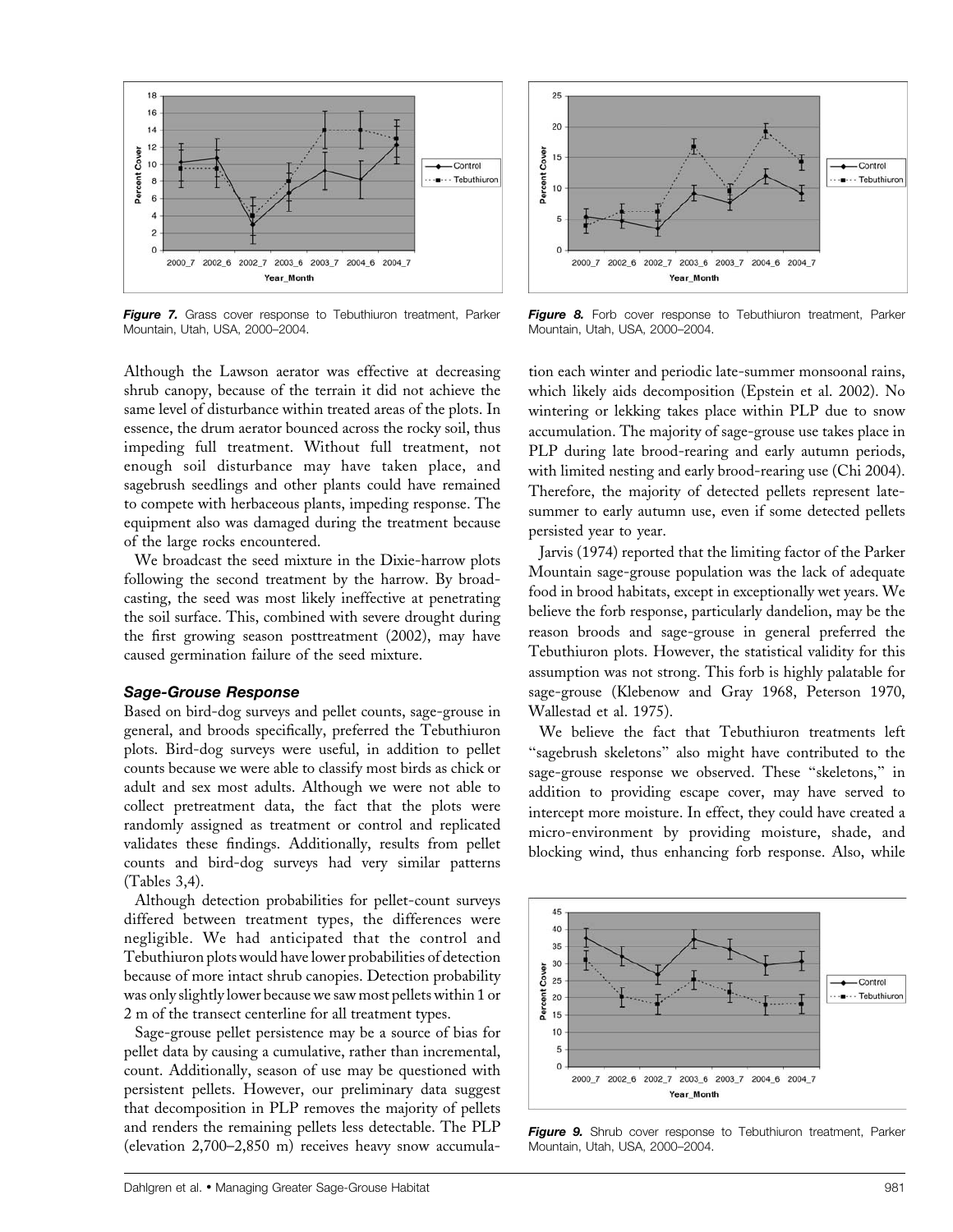Table 3. Greater sage-grouse pellet-count probability of detection and cluster densities, Parker Mountain, Utah, USA, 2003-2004.

|                     |                       | <b>Probability of detection</b> |                 |                 | <b>Clusters</b> |
|---------------------|-----------------------|---------------------------------|-----------------|-----------------|-----------------|
| Plot type           | Total no. of clusters | $P(d)^a$                        | SE <sup>b</sup> | $\mathbf{Ds}^c$ | SE <sup>b</sup> |
| Control             | 135                   | 0.255                           | 0.0179          | 23.38           | 6.46            |
| <b>Dixie</b>        | 225                   | 0.274                           | 0.0141          | 36.26           | 15.13           |
| Lawson              | 207                   | 0.312                           | 0.0195          | 29.33           | 9.04            |
| Tebuthiuron         | 433                   | 0.248                           | 0.0081          | 77.12           | 20.71           |
| <b>Comparisons</b>  |                       | Z value                         | P value         | Z value         | P value         |
| Control-dixie       |                       | $-0.83383$                      | 0.4044          | $-0.783$        | 0.4336          |
| Control-lawson      |                       | $-2.15338$                      | 0.0312          | $-0.536$        | 0.5922          |
| Control-tebuthiuron |                       | 0.356281                        | 0.7216          | $-2.477$        | 0.0132          |
| Dixie-lawson        |                       | $-1.57914$                      | 0.1144          | 0.393           | 0.6942          |
| Dixe-tebuthiuron    |                       | 1.598918                        | 0.1098          | $-1.593$        | 0.1112          |
| Lawson–tebuthiuron  |                       | 3.030964                        | 0.0024          | $-2.115$        | 0.0344          |

<sup>a</sup> P(d) = Probability of detection.<br><sup>b</sup> SE = Standard error.<br><sup>c</sup> Ds = Density (per acre).

providing more abundant forbs, these plots exhibited 18– 25% shrub canopy cover.

Additionally, while mechanical treatments created large distinct patches or edges, the Tebuthiuron treatment resulted in a multitude of ''feathered'' or less distinct edges. If partial kill of sagebrush results from this treatment, distance to edge of intact sagebrush may not be as important. This partial kill resulted from the low rate of Tebuthiuron applied. Additionally, while the Lawson aerator did create distinct edges between treated and untreated areas, due to the interference by the rocky soils, more shrub canopy cover remained in treated areas of Lawson-aerator plots. Pellet count distance-to-edge data in these areas had no discernable drop-off.

We believe the distance-to-edge data reveal sage-grouse habitat preferences, even in areas not treated. Frequency data for untreated areas in all plots showed a decline in pellets after 20 m from edge and almost none after 40 m, suggesting an edge preference. If the assumption is made that sage-grouse pellet location is associated with use, then these data could be used as guidelines for future treatments of sagebrush in brood-rearing areas. However, our distanceto-edge data also may be an artifact of the shape of the sagebrush stand. Many of the PLP mountain big sagebrush stands are long and narrow (following drainages), though most exceeded widths of  $\sim$ 100 m. Thus, our distance-toedge data most likely reflected sage-grouse use preference rather than the shape of the sagebrush stand.

## Management Implications

We conducted relatively small (40.5-ha) treatments in known brood-rearing habitat situated in a vast expanse of contiguous sagebrush. Both mechanical treatments effectively reduced shrub canopy cover on average to within brood-rearing habitat guidelines (Connelly et al. 2000). The Dixie harrow was more effective than the Lawson-aerator treatment at improving forb cover. Based on our results, we believe the Dixie harrow and Tebuthiuron can be used to

|  |  |  |  |  |  |  | Table 4. Total number greater sage-grouse and broods flushed during bird-dog surveys, Parker Mountain, Utah, USA, 2003 and 2004. |
|--|--|--|--|--|--|--|----------------------------------------------------------------------------------------------------------------------------------|
|--|--|--|--|--|--|--|----------------------------------------------------------------------------------------------------------------------------------|

|                          |             | Total grouse <sup>a</sup> |                 | Total broods <sup>b</sup> |             |                 |  |  |
|--------------------------|-------------|---------------------------|-----------------|---------------------------|-------------|-----------------|--|--|
| <b>Treatment or year</b> | $\mathbf n$ | <b>Mean</b>               | SE <sup>c</sup> | $\mathbf n$               | <b>Mean</b> | SE <sup>c</sup> |  |  |
| Control                  | 6           | 0.75                      | 0.75            |                           | 0.13        | 0.13            |  |  |
| <b>Dixie</b>             | 79          | 9.88                      | 4.28            | 6                         | 0.75        | 0.41            |  |  |
| Lawson                   | 109         | 13.63                     | 7.85            |                           | 0.88        | 0.48            |  |  |
| Tebuthiuron              | 252         | 31.5                      | 7.63            | 38                        | 4.75        | 1.21            |  |  |
| 2003                     | 205         | 12.81                     | 4.54            | 16                        |             | 0.42            |  |  |
| 2004                     | 241         | 15.06                     | 5.31            | 36                        | 2.25        | 0.81            |  |  |
| <b>Comparisons</b>       |             | t value                   | P value         |                           | t value     | P value         |  |  |
| Control-dixie            |             | $-1.58$                   | 0.1404          |                           | $-1.09$     | 0.2962          |  |  |
| Control-lawson           |             | $-1.85$                   | 0.0887          |                           | $-1.39$     | 0.1902          |  |  |
| Control-tebuthiuron      |             | $-4.04$                   | 0.0017          |                           | $-5.41$     | 0.0002          |  |  |
| Dixie-lawson             |             | $-0.27$                   | 0.7888          |                           | $-0.30$     | 0.772           |  |  |
| Dixie-tebuthiuron        |             | $-2.46$                   | 0.0302          |                           | $-4.31$     | 0.001           |  |  |
| Lawson–tebuthiuron       |             | $-2.18$                   | 0.0496          |                           | $-4.02$     | 0.0017          |  |  |

a Any grouse, male, hen, unknown, or chick.

b Broods equaled  $\geq$ 1 chicks with a hen; if  $>$ 1 hen was flushed with multiple chicks, broods equaled the number of hens. c Standard error.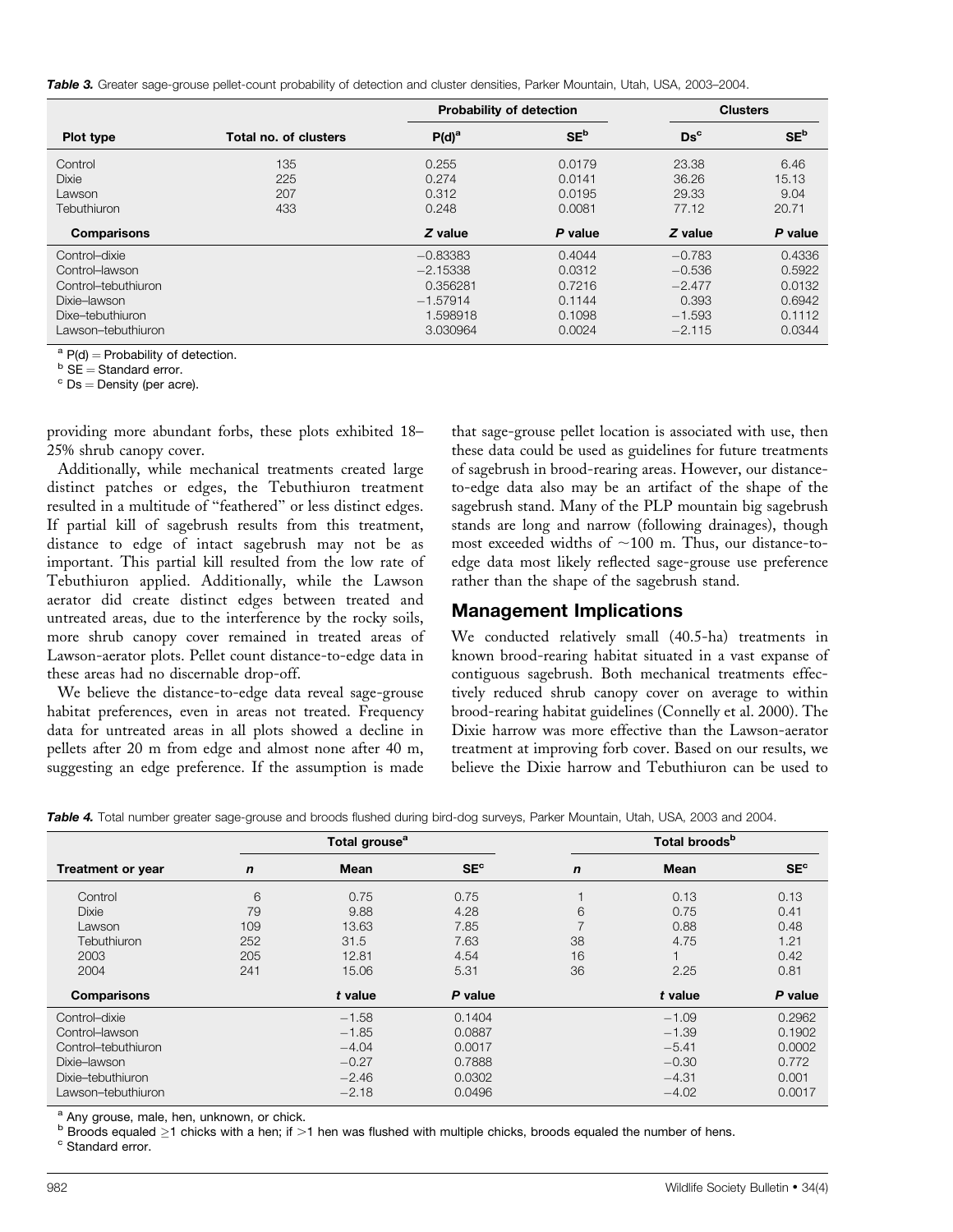help meet sage-grouse brood-rearing habitat needs in mountain big sagebrush communities where dense  $(>=25\%$ shrub cover) stands of sagebrush limit the herbaceous understory. Lawson-aerator treatment was hindered by soil conditions and produced mixed results though sage-grouse still used these plots (Tables 3 and 4). The Dixie-harrow and the Lawson-aerator treatment cost US\$74.00/ha including seed, and Tebuthiuron treatment cost \$47.00/ha.

Sage-grouse on Parker Mountain preferred the treatment plots, especially Tebuthiuron plots, for brood-rearing and general summer use. This preference likely can be attributed to the increased availability of forbs in treated plots. However, it is important to note that sage-grouse still preferred to use the edge of the treatments where intact sagebrush cover was still available adjacent to treated areas.

Caution should be exercised in applying these observations and treatment techniques to sites with different elevations, annual precipitation, subspecies of big sagebrush, or soil substrates. It is also critical that sage-grouse seasonal use patterns of the landscape be identified and delineated prior to implementation of sagebrush treatment projects because sagebrush removal in areas where wintering or nesting habitat is a limiting factor may have devastating consequences (Connelly et al. 2000).

When applying Tebuthiuron for sage-grouse broodrearing habitat treatment, a low rate of active ingredient that results in partial kill of sagebrush is most desirable. Soil texture and depth, sagebrush vigor, precipitation regimes, and other environmental conditions would affect the resulting percentage of sagebrush killed. Pretreatment data measuring these various factors would help guide the best application rate. Additionally, we believe distance-to-edge data from pellet counts could help guide managers to a reasonable mechanical treatment design for sage-grouse brood-rearing habitat. Based on our research, we suggest that areas treated with a Dixie harrow should not exceed widths of 60 m, with intact sagebrush widths of at least 60 m. When using the Lawson aerator, treated areas should not exceed widths of 160 m, with intact sagebrush widths of 80 m. Our Lawson-aerator plots resulted in partial kill of sagebrush plants leaving more shrub cover in treated areas than Dixie-harrow treatment. This was most likely the reason sage-grouse ventured farther into Lawson-aerator treated areas. If the soil type was deeper and less rocky, sagegrouse use patterns may have approximated the Dixieharrow plots. Thus, future management efforts might best be conservatively kept within Dixie harrow's suggested widths.

# Literature Cited

- Apa, A. D. 1998. Habitat use and movements of sympatric sage and Columbian sharp-tailed grouse in southeastern Idaho. Dissertation, University of Idaho, Moscow, USA.
- Beck, J. L., and D. L. Mitchell. 2000. Influences of livestock grazing on sage grouse habitat. Wildlife Society Bulletin 28:993–1002.
- Beck, J. L., D. L. Mitchell, and B. D. Maxfield. 2003. Changes in the distribution and status of sage-grouse in Utah. Western North American Naturalist 63:203–214.

Braun, C. E. 1998. Sage-grouse declines in western North America:

Additionally, designs maximizing edge would be most desirable.

These observations support a management strategy that creates a mosaic treatment pattern. This strategy is most desirable within late brood-rearing habitats. Rather than treat large blocks of sagebrush at a time, we suggest an alternative strategy of treating smaller patches or plots for brood-rearing activities. More sinuous treatment designs with treatment width following the above guidelines when using the Dixie harrow or Lawson aerator would create more edge habitat and may be better for sage-grouse using the area.

Our results suggest that small sagebrush treatments create resource patches that are particularly attractive to sagegrouse broods within large, contiguous brood-rearing areas dominated by mountain big sagebrush. Although additional research is needed to document the cumulative effects on a larger scale, the cautious application of small brush treatments may be a viable conservation practice for agencies like the NRCS to use for enhancing sage-grouse broodrearing habitats.

## Acknowledgments

We thank the members of the Parker Mountain Adaptive Resource Management working group and the landowners, in particular G. Hallows and A. Taft, for their support throughout the research. V. Bagley, Utah State University Extension, was invaluable in initiating this work. We thank S. Durham, Department of Biology, Utah State University, for her expertise in the statistical analysis. We also thank R. Norvell for his help with program DISTANCE, T. Black for help with figures, and all the field technicians and volunteers for their efforts in data collection. We specifically thank members of the Utah Chukar and Wildlife Foundation for volunteering their time and dogs. Special thanks to D. Elmore for the many hours of work. We cannot thank T. Jarman, NRCS, enough for his assistance in identifying study areas, preparing the WHIP proposal, and coordinating the treatments. We thank R. Torgerson for his assistance in coordinating the archeological surveys and use of the study site. This research was funded by grants provided by the UDWR, BLM, USFS, and Jack H. Berryman Institute, Utah State University. We thank D. Mitchell and L. Bogedahl, UDWR; L. Greenwood and L. Armstrong, BLM; and J. Stenton, USFS for their efforts to secure the funding.

what are the problems? Proceedings of the Western Association of State Fish and Wildlife Agencies 78:139–156.

- Braun, C. E., T. Britt, and R. O. Wallestad. 1977. Guidelines for maintenance of sage grouse habitats. Wildlife Society Bulletin 5: 99–106.
- Buckland, S. T., D. R. Anderson, K. P. Burnham, J. L. Laake, D. L. Borchers, and L. Thomas. 2001. Introduction to distance sampling: estimating abundance of biological populations. Oxford University, Oxford, United Kingdom.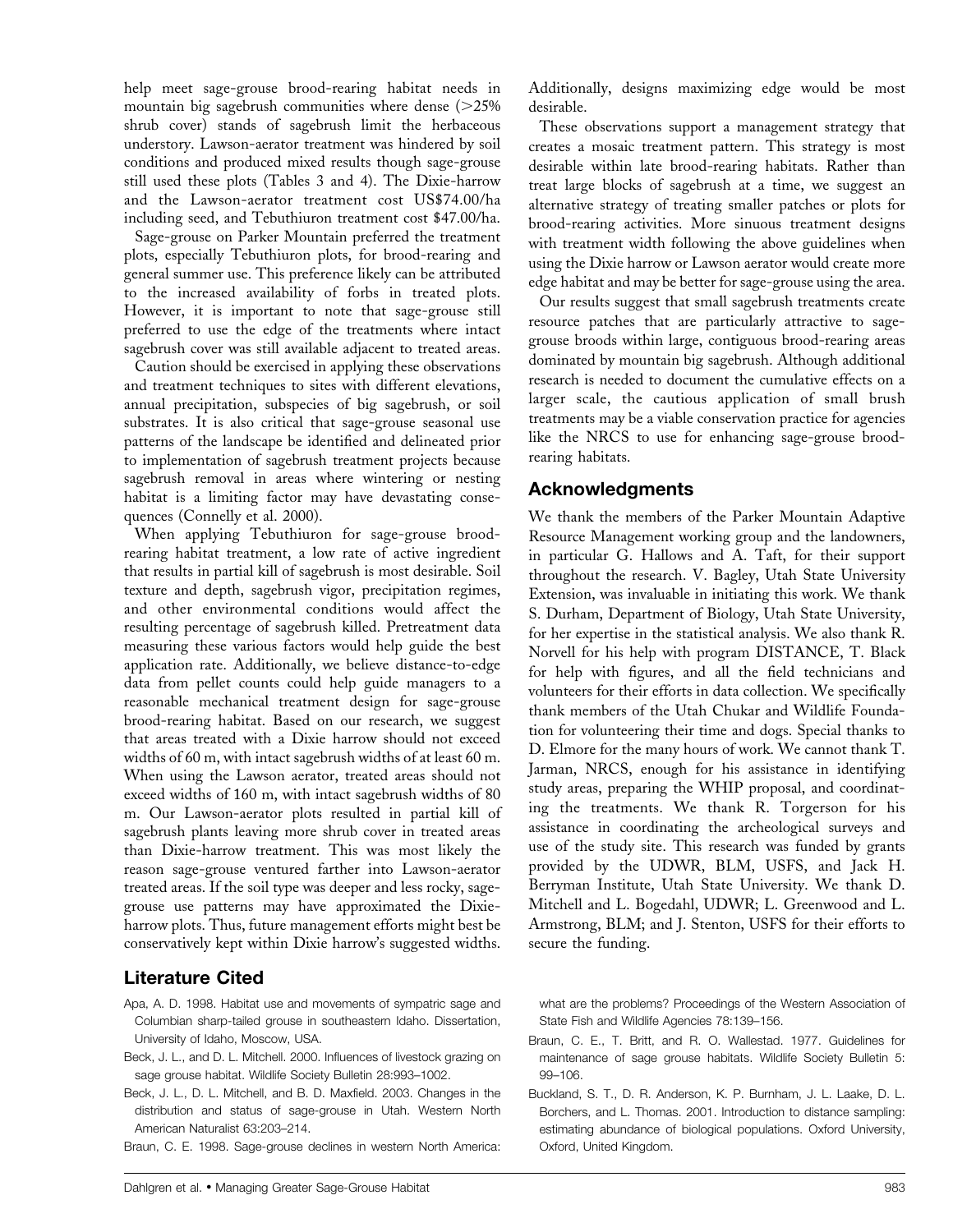- Canfield, R. H. 1941. Application of the line-interception method in sampling range vegetation. Journal of Forestry 39:388–394.
- Chi, R. Y. 2004. Greater sage-grouse reproductive ecology and Tebuthiuron manipulation of dense big sagebrush on Parker Mountain. Thesis, Utah State University, Logan, USA.
- Chi, R. Y., D. K. Dahlgren, V. L. Bagley, and T. A. Messmer. 2003. Annual report 2002: Parker Mountain Adaptive Resource Management Plan. Utah State University Extension, Logan, USA.
- Clary, W. P., S. Goodrich, and B. M. Smith. 1985. Response to tebuthiuron by Utah juniper and mountain big sagebrush communities. Journal of Range Management 38:56–60.
- Connelly, J. W., and C. E. Braun. 1997. Long-term changes in sage grouse Centrocercus urophasianus populations in western North America. Wildlife Biology 3/4:123–128.
- Connelly, J. W., S. T. Knick, M. A. Schroeder, and S. J. Stiver. 2004. Conservation assessment of greater sage-grouse and sagebrush habitats. Western Association of Fish and Wildlife Agencies, unpublished report, Cheyenne, Wyoming, USA.
- Connelly, J. W., M. A. Schroeder, A. R. Sands, and C. E. Braun. 2000. Guidelines to manage sage grouse populations and their habitats. Wildlife Society Bulletin 28:967–985.
- Daubenmire, R. F. 1959. A canopy-coverage method of vegetation analysis. Northwest Science 33:43–64.
- Drut, M. S., W. H. Pyle, and J. A. Crawford. 1994. Diets and food selection of sage grouse chicks in Oregon. Journal of Range Management 47:90–93.
- Dunn, P. O., and C. E. Braun. 1986. Summer habitat use by adult female and juvenile sage-grouse. Journal of Wildlife Management 50: 228–235.
- Epstein, H. E., I. C. Burk, and W. K. Lauenroth. 2002. Regional patterns of decomposition and primary production rates in the US Great Plains. Ecology 83:320–327.
- Jarvis, J. M. 1974. Sage grouse population studies on the Parker Mountain in south central Utah. Federal Aid in Wildlife Restoration Project W-65-R, Job c-1. Utah Department of Natural Resources, Division of Wildlife Resources, Salt Lake City, USA.
- Klebenow, D. A., and G. M. Gray. 1968. The food habits of juvenile sage-grouse. Journal of Range Management 21:80–83.
- Levy, E. B., and E. A. Madden. 1933. The point method for pasture analysis. New Zealand Journal of Agriculture 46:267–269.
- Martin, N. S. 1970. Sagebrush control related to habitat and sage grouse occurrence. Journal of Wildlife Management 34:313–320.
- Patterson, R. L. 1952. The sage grouse in Wyoming. Sage, Denver, Colorado, USA.
- Peterson, J. G. 1970. The food habits and summer distribution of juvenile sage-grouse in central Montana. Journal of Wildlife Management 34:147–155.
- Schroeder, M. A., C. L. Adridge, A. D. Apa, J. R. Bohne, C. E. Braun, S. D. Bunnell, J. W. Connelly, P. A. Deibert, S. C. Gardner, M. A. Hillard, G. D. Kobriger, S. M. McAdam, C. W. McCarthy, J. J. McCarthy, D. L. Mitchell, E. V. Rickerson, and S. J. Stiver. 2004. Distribution of sage-grouse in North America. The Condor 106:363–376.
- Smith, E. P. 2002. BACI design. Pages 141–148 in A. H. El-Shaarawi and W. W. Piegorsch, editors. Encyclopedia of environmetrics. Volume 1. John Wiley and Sons, Chichester, United Kingdom.
- Sveum, C. M., W. D. Edge, and J. A. Crawford. 1998. Nesting habitat selection by sage-grouse in south-central Washington. Journal of Range Management 51:265–269.
- Utah Division of Wildlife Resources. 2002. Strategic management plan for sage-grouse 2002. < http://www.wildlife.utah.gov/uplandgame/ pdf/2002manplan.pdf>. Accessed 2003 Apr 14.
- Wallestad, R. O. 1971. Summer movements and habitat use by sage grouse broods in central Montana. Journal of Wildlife Management 35:126–136.
- Wallestad, R. O., J. G. Peterson, and R. L. Eng. 1975. Foods of adult sage-grouse in central Montana. Journal of Wildlife Management 38: 628–630.
- West, N. E. 1983. Great Basin-Colorado Plateau sagebrush semidesert and Western intermountain sagebrush steppe. Pages 331– 374 in N. E. West, editor. Ecosystems of the world. Volume 5: temperate deserts and semi-deserts. Elsevier Science, Amsterdam, The Netherlands.

Western Association of Fish and Wildlife Agencies. 1999. Memorandum of understanding among members of the Western Association of Fish and Wildlife Agencies, Conservation and Management of Sage Grouse in North America. Appendix 1 in J. W. Connelly, S. T. Knick, M. A. Schroeder, and S. J. Stiver, editors. Conservation assessment of greater sage-grouse and sagebrush habitats. Western Association of Fish and Wildlife Agencies, unpublished report, Cheyenne, Wyoming, USA.